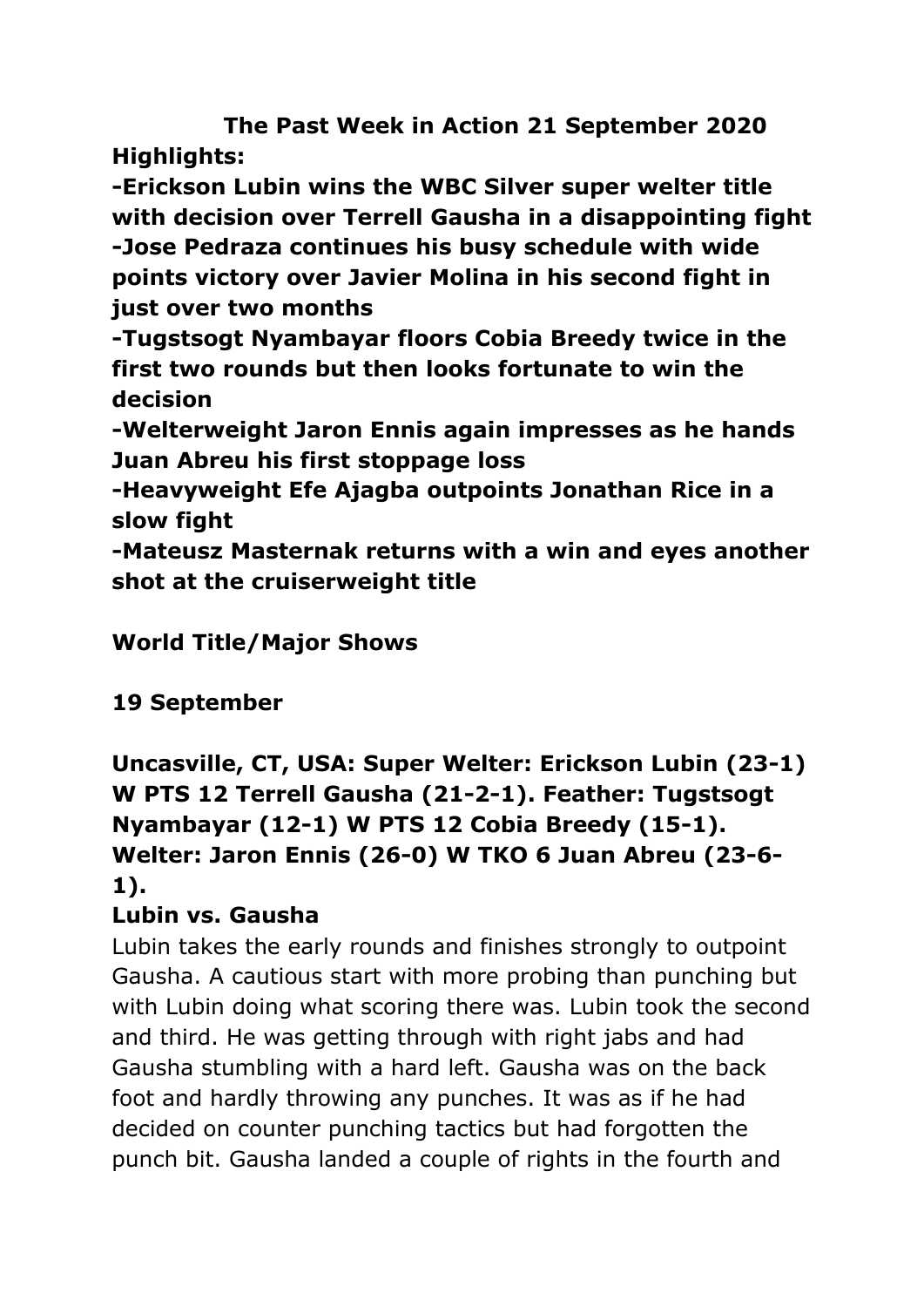fifth but again it was Lubin connecting with right jabs and straight lefts and he had won all five rounds easily. It's as well there were no fans in attendance as they would have been demanding their money back. Gausha was livelier at the start of the sixth coming in behind his jab with rights. Lubin then had a good spell before they went back to probing and not punching. There was a lot more action in the seventh. Gausha was finally letting his punches go and was just a little quicker than Lubin but Lubin rebounded to outscore Gausha in the eighth putting together some solid combinations. Gausha started to eat into Lubin's early lead by edging the ninth and a right had Lubin stumbling on unsteady legs in the tenth but Lubin survived. For me Gausha was still behind and Lubin did enough to take the eleventh and stunned Gausha with a right hook in the last round to emerge a clear winner. Scores 118- 110, 116-112 and 115-113 for Lubin. The 24-year-old Orlando southpaw wins the WBC Silver belt and as he is already No 1 with the WBC he will almost certainly get a chance to revenge his first round kayo loss to champion Jermell Charlo he suffered in 2017- provided that Charlo beats WBA and IBF champion Jeison Rosario in a unification battle on Saturday. Gausha lost this fight with his sluggish start but this was his first fight for 16 months and only his second in almost two years so with a few more fights under his belt he could challenge again next year.

## **Nyambayar vs. Breedy**

After an explosive start Nyambayar has to fight hard and it is only his early success that sees him take a split decision over Breedy. These two started at a fast clip and Breedy looked on his way to edging the first round giving Nyambayar a nose bleed but a heavy right to the chin from Nyambayar put him down. He did not look badly hurt and made it to his feet. The punch had landed with only five second remaining in the round so Nyambayar was unable to capitalise on the knockdown. Nyambayar attacked hard at the start of the second and a left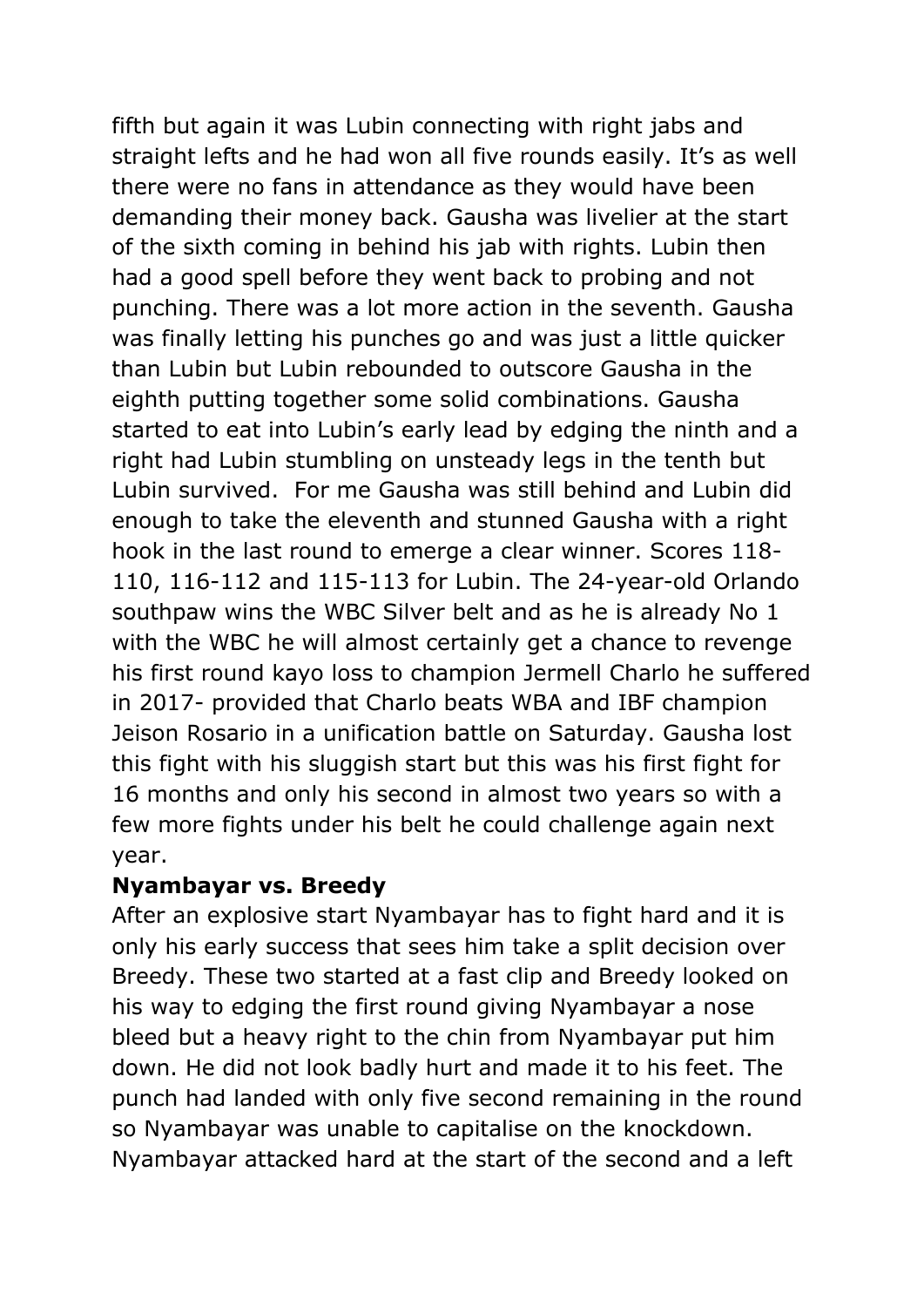hook put Breedy down again. He rolled over and straight back up to his feet and after the count was willing to stand and trade with Nyambayar to thee bell. Barbadian Breedy is 5'4" so he usually has to give height and reach to his opponents but he compensates for that with fast hands and a busy style. He outscored Nyambayar in the third again standing and trading. Pressure from Nyambayar saw the Mongolian edge the fourth but he had trouble with the speed and movement of Breedy who rebounded to take the fifth and sixth. The bout swung back to Nyambayar as he used his longer reach to score on the outside and win the seventh and eighth rounds but despite a swelling under his left eye Breedy was able to get inside and outwork Nyambayar in the ninth. This was proving a fastpaced, close and entertaining fight Breedy had fought his way back after those early set-backs but Nyambayar put the fight out of Breedy's reach by taking the tenth and eleventh. After an early bunch of punches Nyambayar decided to dance his way throught the last round allowing Breedy to take it. Scores 114-112 and 114-113 for Nyambayar and 115-111 for Breedy. Those two knockdowns effectively saved Nyambayar from defeat. The 28-year-old Mongolian was having his first outing since losing a wide unanimous decision in a challenge to Gary Russell Jr for the WBC title in February. Breedy led him a merry dance but Nyambayar's No 2 spot in the WBC ratings assures him of a title fight next year if he can avoid a loss. Breedy was unlucky here. Although there were no name fighters on his record he showed here that he is ready to take on the best.

#### **Ennis vs. Abreu**

The speed and power of Ennis prove too much for Abreu who is floored three times and stopped. Ennis was quickly into his stride in the first stabbing out right jabs and then finding the target with some flashy combinations. A solid right to the head and a left hook rocked Abreu who was not quick enough to land anything himself. Ennis outboxed Abreu over the next four rounds piercing the Dominican's guard with jabs and then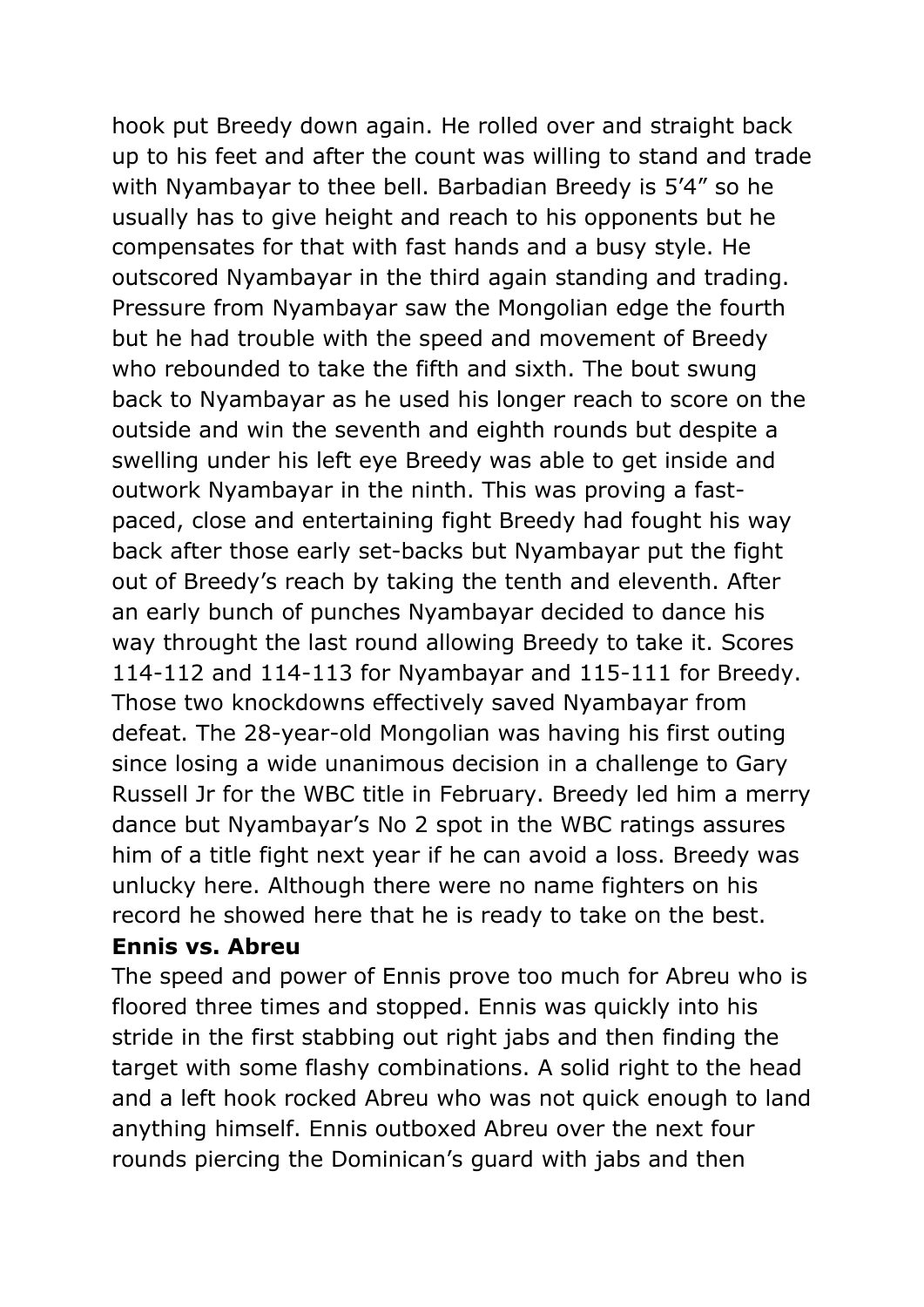stringing together five or six lightning punches. Abreu just could not get into this fight. Some needle crept into the fight in the fifth. Ennis landed low and Abreu turned away with his hands down but as the referee had not called a stop Ennis promptly threw some more punches and Abreu responded with a deliberate low shot which did stop the action for Ennis to recover. Near the end of the round Ennis connected with a blistering right uppercut that sent Abreu down on his back. Abreu was up at seven but then the bell went. They squared up to each other until they were both forced to turn away. Ennis came out firing in the sixth and as they traded punches a right clipped Abreu on the top of his head and he tumbled back and down. He managed to rise at nine but a series of punches sent him sprawling and the referee immediately stopped the fight. Philadelphian Ennis, 23, has impressive figures with 23 wins by KO/TKO including a current run of 16 in a row. He is rated IBF12/WBO 11/WBC 15 at welterweight but the division is top heavy with Errol Spence and Terrence Crawford holding three of the titles and WBA champion Manny Pacquiao not looking to take on someone as fast as Ennis. Abreu was 3 ¼ lbs overweight for the fight. This marks the first time Abreu has lost by KO/TKO having taken Egidijus Kavaliauskas and Alexander Besputin the distance in big fights.

## **Las Vegas, NV, USA: Super Light: Jose Pedraza (28-3) W PTS 10 Javier Molina (22-3). Heavy: Efe Ajagba (13-0) W PTS 10 Jonathan Rice (13-6-1). Feather: Robeisy Ramirez (5-1) W PTS 8 Felix Caraballo (13-3-2). Pedraza vs. Molina**

Pedraza continues to make up for time lost to the pandemic with his second win in just over two months. The classy Puerto Rican took control of the fight in the first round and never relinquished it. He was too quick for Molina getting his punches off first and never allowing Molina a toe-hold in the fight. It was a fast-paced clash of two good technical boxers but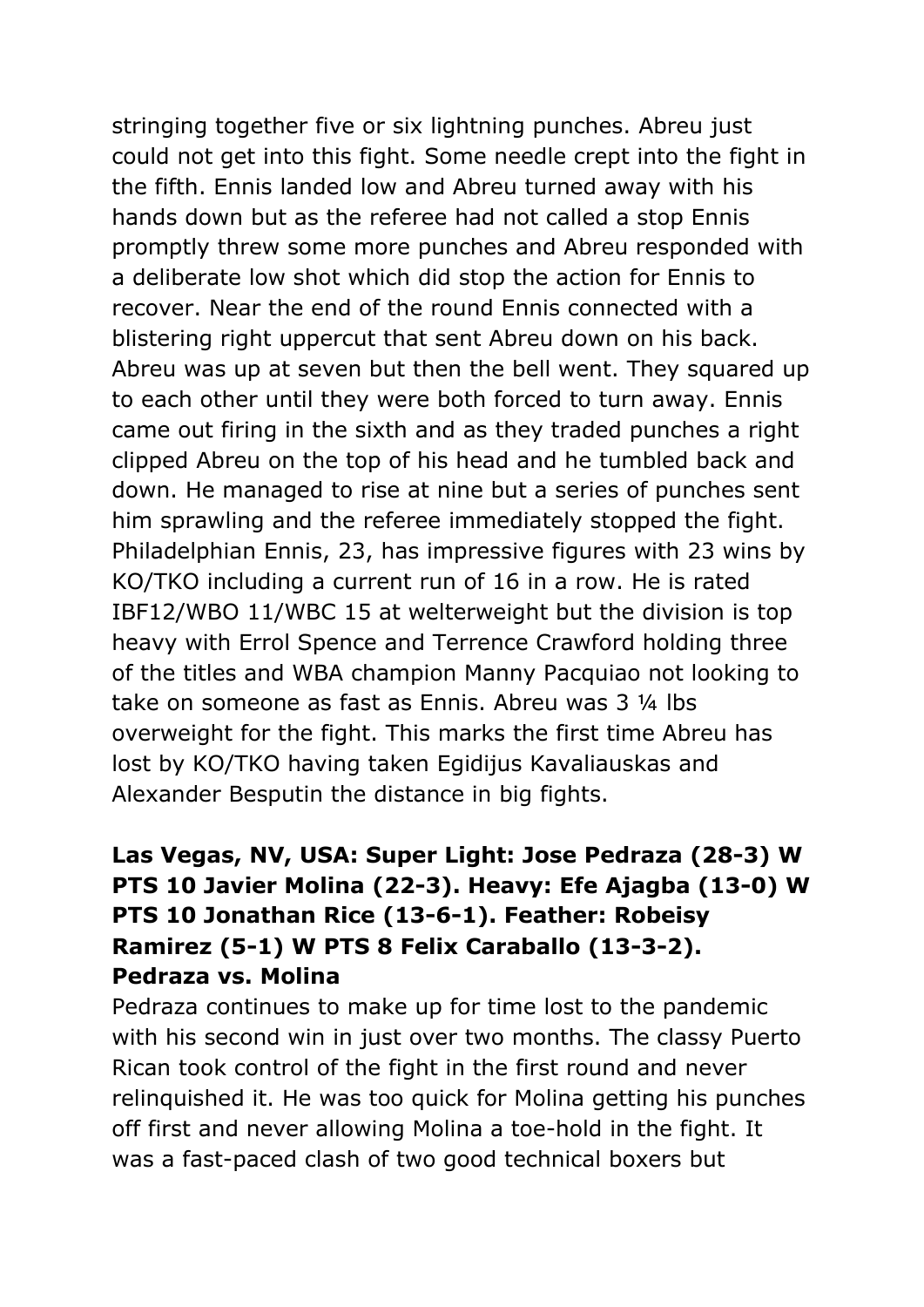Pedraza's movement and hand speed gave him the edge. As early as the second round his accurate jabbing had raised a lump under Molina's left eye. Heads bumped dangerously and Molina came off worse suffering a cut on the left side of his nose. Supposedly right handed Pedraza was constantly switching guards which had Molina befuddled and bewildered at times and Pedraza's higher work rate saw him pocketing the rounds as he invested heavily in a body attack. Molina upped his pace in the sixth but his legs were stiffened by a right in the seventh and he then had to survive an onslaught from Pedraza. Molina was shaken again by a left in the eighth as he seemed to have no way of combating Pedroza when the Puerto Rican boxed southpaw. Pedraza was countering so quickly and accurately that Molina was hesitating to commit himself to a punch even when he knew he needed a stoppage to win. A straight left had Molina hurt in the tenth and after that survival was his only concern. Scores 98-92 twice and 99-91 for the former IBF super feather and WBO lightweight champion. A shot at becoming a three-division champion has to be the aim but a points loss to Jose Zepeda in September means he has an uphill battle. After losing to Jamal James in 2016 Molina took two year out of the ring and had scored five victories since returning including victories over 19-1 Hiroki Okada and 22-2 Amir Ahmed Imam but he was well beaten here. Coincidently both Pedraza and Molina competed at the 2207 World Championships and the 2008 Olympics but never met with Pedraza representing Puerto Rico at 60kg and Molina the USA at 64kg,

## **Ajagba vs. Rice**

This was what in the days past would have been described as a "snoozer" as Ajagba plodded to victory over a slow Rice. Ajagba was strong with his jab but not really stringing any punches together. He buckled Rice's legs with a right in the second but it was almost boxing by numbers as there was little variety in his work. Rice really confined himself to a harmless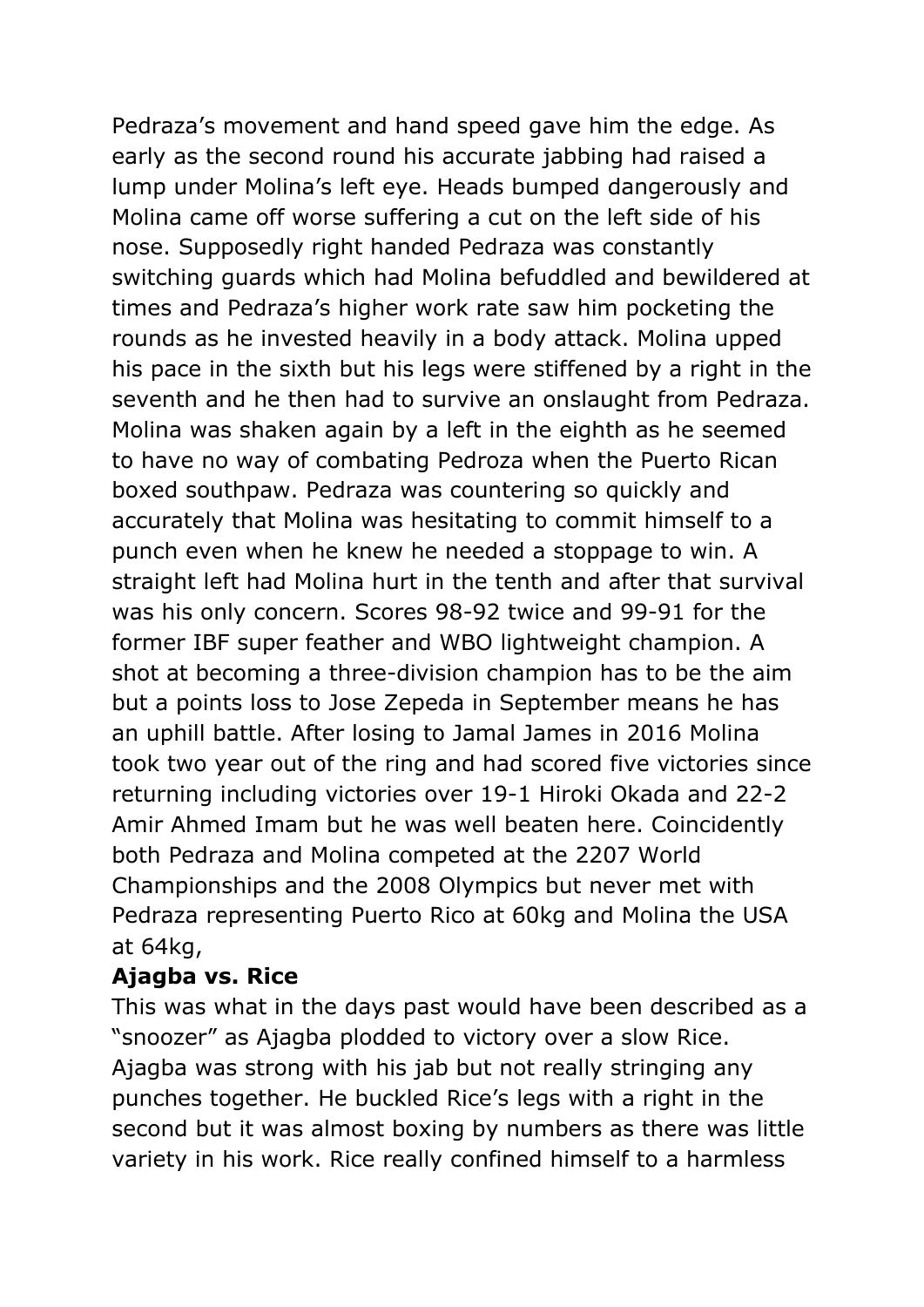jab and an occasional right cross. He connected with two good rights to the head in the fourth and shook Ajagba with a better right later in the fight but was not looking to engage in any heavy trading. There were few highlights with neither fighter in trouble at any time and Ajagba was a comfortable winner. Scores 99-91 twice and 98-92 for Ajagba. The 26-year-old 6'6" Texas-based Nigerian reportedly hurt his right hand early in the fight which must have affected his performance. He has a strong jab and power and. He has wins over Ali Eren Demirezen and Razvan Cojanu and is rated WBA 12/WBC 14 but is still very much at the learning stage. Rice was stopped in the tenth round of a fight against Australian champion Demsey McKean (I always feel there should be a letter "p" between the "m" and the "s" in McKean's first name but maybe not)in March.

## **Ramirez vs. Caraballo**

Cuban southpaw Ramirez continues his settling in period as he goes eight rounds for the first time in outpointing Caraballo. Ramirez was comfortable on the back foot letting Caraballo force the fight and he made Caraballo pay for his forward march with an array of classy punches. Ramirez showcased his hand speed and excellent footwork outboxing Caraballo early and then upping the pace trying to get an early finish but Caraballo was still there at the end of the eighth round. Scores 80-72 on two cards and 79-73 on the third. Ramirez has a lot to live up to having beaten Shakur Stevenson, Tugstsogt Nyambayar , Michael Conlan, Andrew Selby and many other top names in his time with the Cuban team. Caraballo was knocked out in six rounds by Shakur Stevenson in June.

## **18 September**

**Obrenovac, Serbia: Light Heavy: Marko Nikolic (26-0) W PTS 10 Patrick Bois (15-8-1).** In a fight between a fireman-Nikolic and a policeman- Bois Nikolic retains the WBC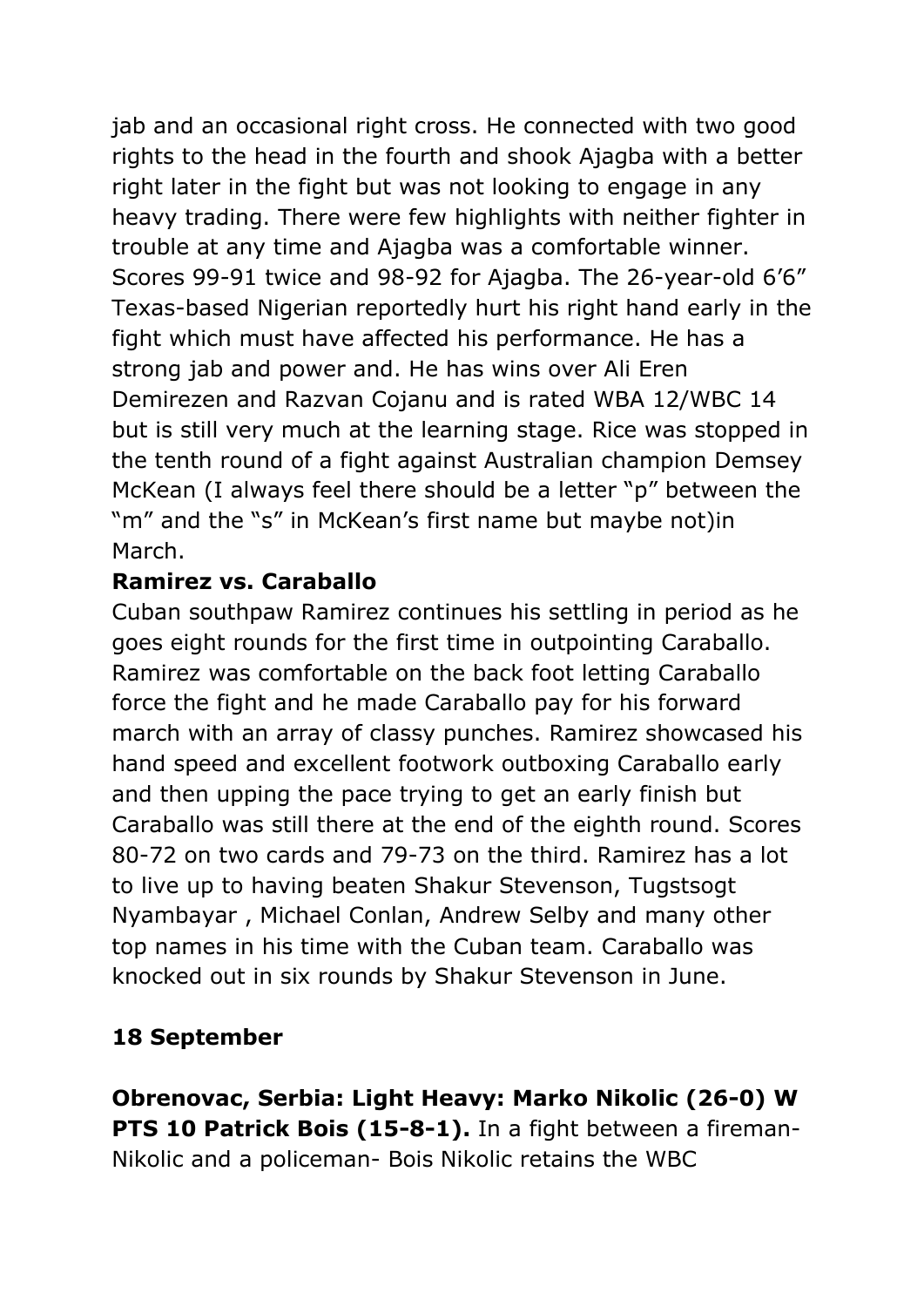Mediterranean title with points victory in a bout that had been cancelled a couple of times. Nikolic made a good start staggering Bois with a right in the first but Bois rebounded and Nikolic had to fight hard for his win in an entertaining contest. Serbian Nikolic was shaper and more accurate but Bois was willing to walk through Nikolic's punches to land some clubbing shots of his own. Nikolic rocked Bois with a fierce attack in the third but Bois banged back with hard rights in the fifth. Bois looked to be tiring in the sixth and was dripping blood from his nose but Nikolic was already showing a swelling under his left eye. They battled hard over the late rounds with a right from Bois sending Nikolic's mouthguard flying across the ring but Nikolic was just doing enough to win the rounds. Scores 97-93, 97-94 and 96-94 for Nikolic. A three-time Serbian champion in the amateurs Nikolic competed at the World and European Championships. He was making the first defence of the WBC title but may struggle against higher level opposition. Bois, twice holder of the French title, is rarely in a bad fight. This is only his second contest in almost two years but his performance here should lead to more fights.

## **Managua, Nicaragua: Bantam: Alexander Espinoza (20- 2-2) W PTS 10 Aron Juarez (17-8-3,1ND). Light: Francisco Fonseca (27-3-2) W KO 2 Lesther Lara (16-12- 2).Welter: Gabriel Escalante (14-0) W TEC DEC 5 Angel Galo (8-6-1).**

### **Espinoza vs. Juarez**

"Supernova" Espinoza has too much class for Juarez and goes 2-0-1 up in their three-bout series. Espinoza took control with his jab and as the fight progressed was putting together some impressive combinations. Southpaw Juarez was mainly on the defensive and unable to make use of his longer reach. He was on the brink of a stoppage as he took heavy punishment in the fifth. He survived and did enough to edge a couple of rounds but the speed and accuracy of Espinoza made him a clear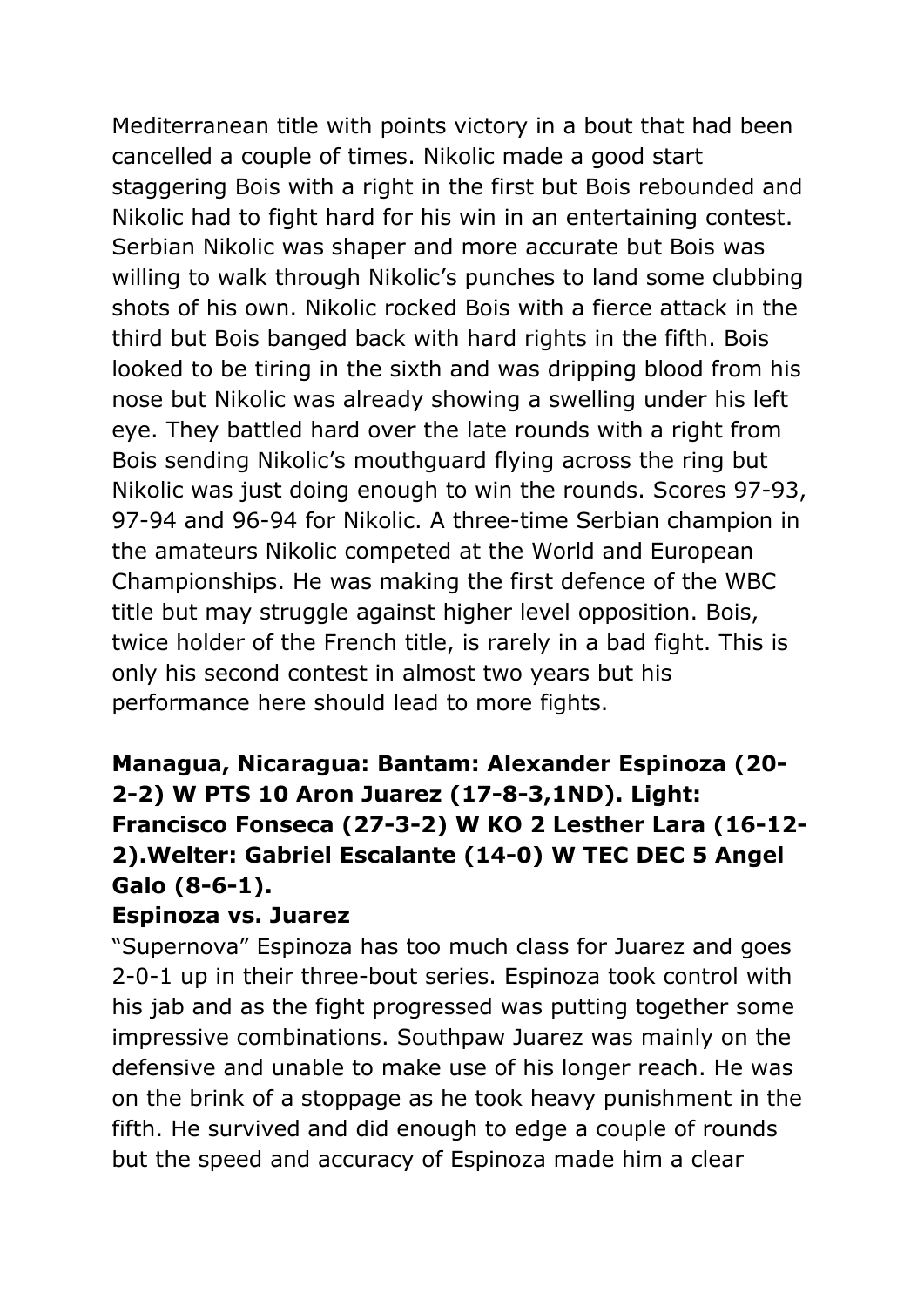winner. Scores 99-91, 98-92 and 97-93 for Espinoza who is now the owner of the WBC International Silver belt. He had drawn with and then won a split decision over Juarez in past fights. His losses are a very debatable split decision against Mikhail Aloyan in Russia and a shock second round stoppage by experience Dixon Flores last August. Coming into this fight Juarez was 4-1 in his last 5 outings.

### **Fonseca vs. Lara**

Fonseca punches too hard for southpaw Lara. After dominating the first round Fonseca waited out a brief attack from Lara in the second and then used a right uppercut and a left hook to floor Lara who tried to get to his feet but the referee waived the fight over. Second quick win in six weeks for former IBF super featherweight title challenger. He looked unlucky to only get a draw against Alex Dilmaghani in London in November but was knocked in 80 seconds by Ryan Garcia in February. Third straight loss for fellow-Nicaraguan Lara.

## **Escalante vs. Galo**

Escalante gets technical decision over southpaw Galo. Escalante was winning this one by boxing outside and using his much longer reach. Although he was scoring with those jabs Galo was able to get inside on occasions. Escalante was tying Galo up inside and a frustrated Galo launched a deliberate butt which crunched into the side of Escalante's face. The referee deducted a point from Galo. Escalante looked to have suffered either a fractured jaw or cheek bone and was unable to continue but all three judges had him in front so he was declared the winner. The 23-year-old Escalante moves to 14 wins but is a bit lacking in the power department. Only the second fight since December 2018 for Galo.

## **Guadalajara, Mexico: Super Light: Gabriel Gollaz Valenzuela (22-2-1) W PTS 10 Erwin Bennett (13-2). Light: Cesar Ayon (13-2-1) W TKO 4 Noel Mejia (14-2). Valenzuela vs. Bennett**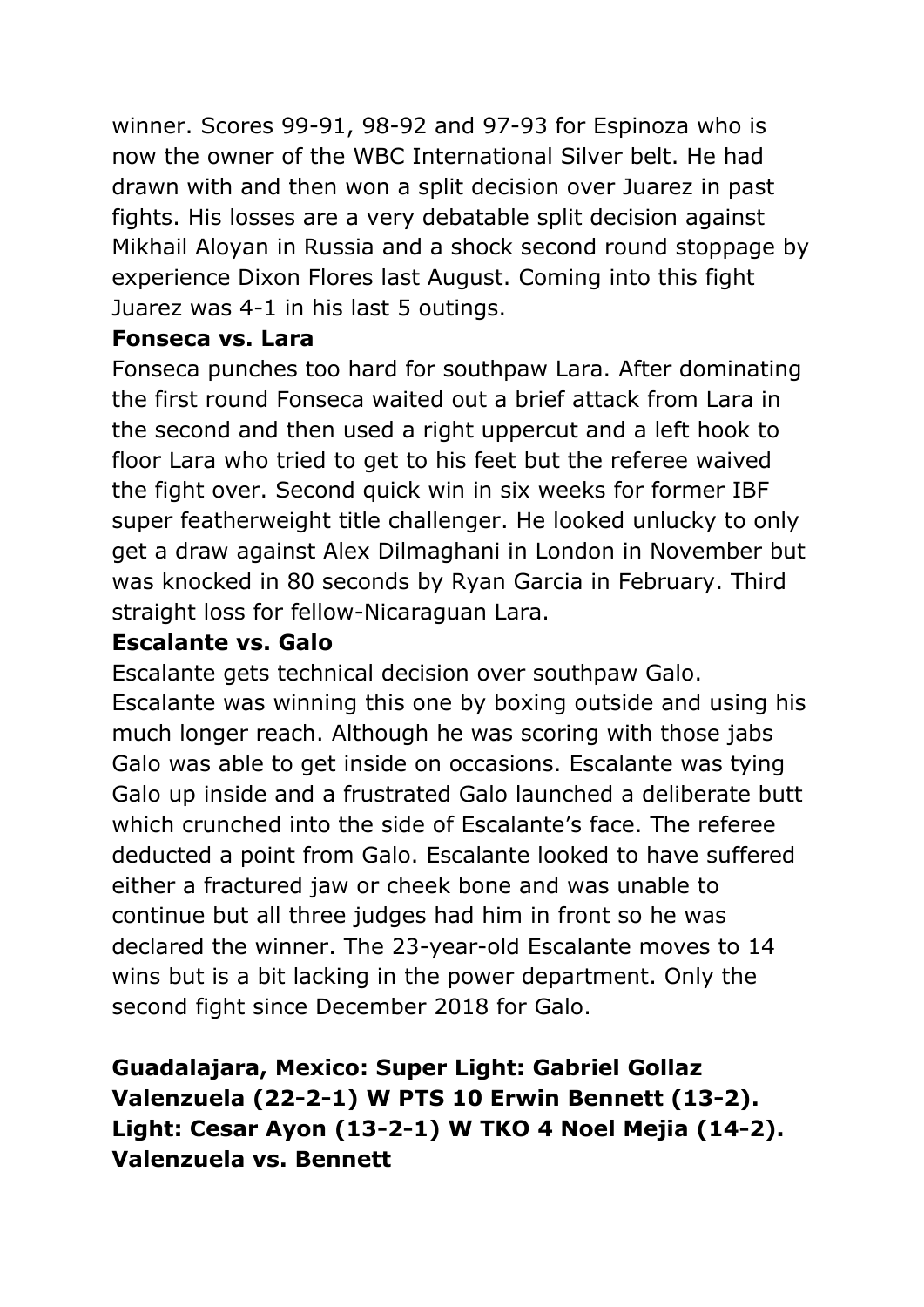Fighting in front of his home fans in a fight that signalled the return of boxing to Guadalajara Valenzuela floors and outpoints Bennett. The local fighter floored Ecuadorian Bennett in the second with a right cross but Bennett was up immediately and proved durable. Valenzuela dominated the remaining rounds and came close to stopping Bennett over the ninth and tenth but Bennett made it to the final bell. Scores 99-90 twice and 100-90 for Valenzuela. The 25-year-old Valenzuela (normally with the way Mexican names are structured he would be using his father's name of Gollaz but most local sources had him as Valenzuela) is unbeaten in 20 being 19-0-1 including wins over Nery Saguilan and Daniel Echevarria. Bennett was to have fought in a six round fight on the card but when Ulises Perez tested positive for COVID-19 Bennett was moved up to the main event

## **Ayon vs. Mejia**

This bout was also affected by COVID-19. Ayon was to have fought Rene Tellez but Tellez also tested positive and was replaced at short notice by Mejia. Ayon was much too good for a tubby Mejia and handed out a solid beating. The referee stepped in and stopped the fight in the fourth as Mejia kept walking into more punishment. Only one loss in his last 14 contests for Ayon. Eleventh time Mejia has failed to last the distance.

## **19 September**

**Tarnow. Poland: Cruiser: Mateusz Masternak (42-5) W PTS 10 Taylor Mabika (19-6-2). Welter: Damian Kiwior (8-1-1) W TKO 2 Ruben Rodriguez (9-6-1). Heavy: Lukasz Rozanski (13-0) W TKO 2 Ozcan Cetinkaya (31- 21-2). Cruiser: Adam Balski (15-0) W TKO 1 Jarek Prusak (9-5). Masternak vs. Mabika**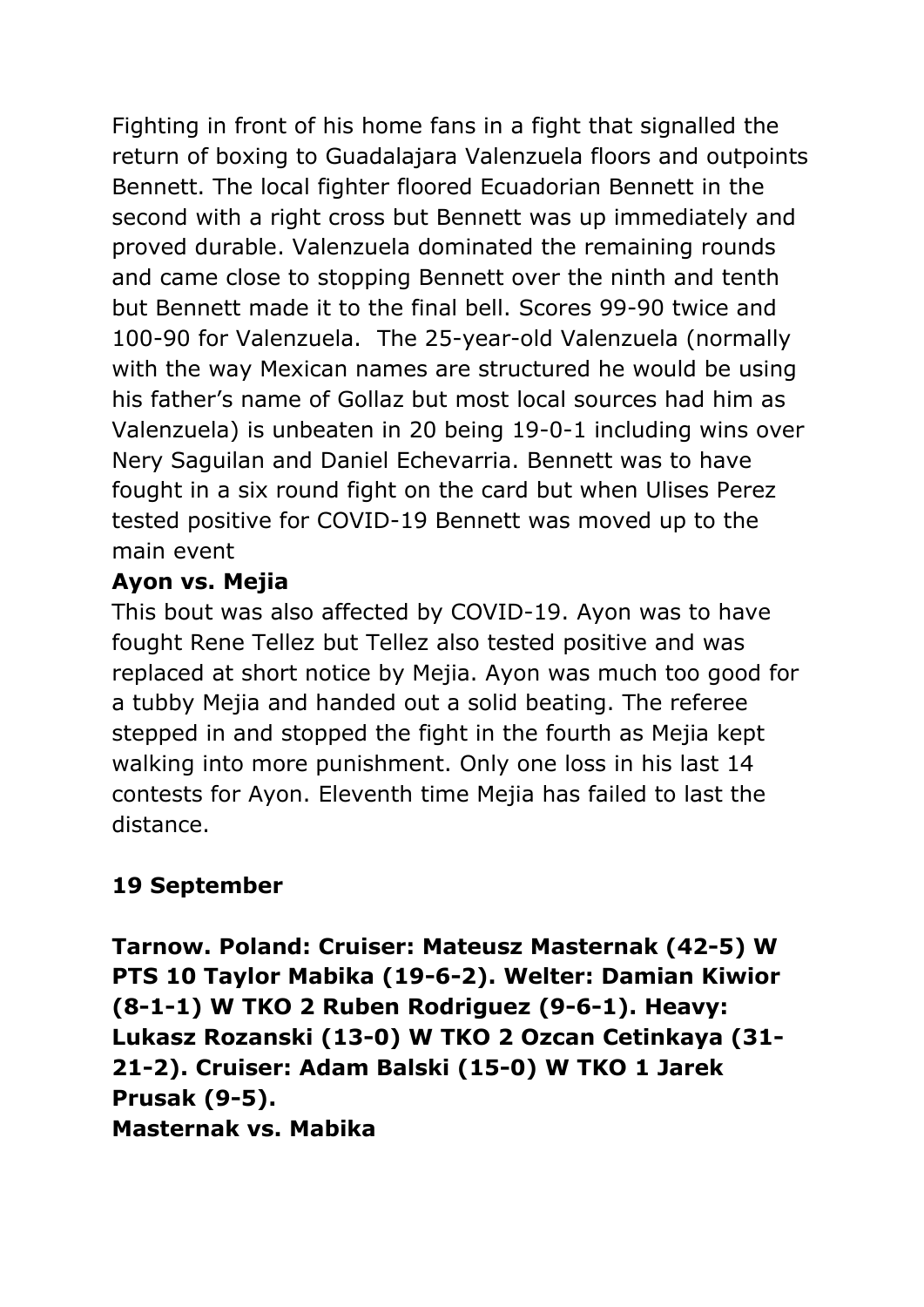On his return to the ring Masternak wins wide unanimous verdict over Mabika. Masternak boxed his way through the first finding the range for his jab and adding a couple of accurate power shots. Masternak upped his pace in the second scoring well with lefts to the body and rights to the head. Mabika is slow and limited but tough and he showed he also had a good jab as he reddened Masternak's face. As the fight progressed Mabika was static in the ring centre with Masternak circling spearing him with jabs and clubbing him with lefts and rights. As he shed some rust Masternak started to put together some eye-catching combinations but Taylor has a good chin and he just kept trying to roll forward through the punches. Late in the fight Masternak tried hard to put Mabika away but the Gabonese fighter never wilted and stayed there fighting to the end. Scores 100-90 twice and 99-91 for the 33-year-old Pole. A former European champion Masternak was having his first fight since losing a very close decision to Yunier Dorticos in October 2018 in the WBSS. The cruiser division is a mess at the moment. Dorticos is IBF champion but his fight with Mairis Breidis can't be a unification fight as the WBC took Breidis title away from him and designated him the meaningless Diamond champion. Lawrence Okolie and Krzys Glowacki fight for the vacant WBO title in December and as usual the WBA have four champions in Arsen Goulamirian super champion, Beibut Shumenov secondary champion despite not having fought for over two years and Alexey Egorov is Gold champion. There must be a fight for Masternak in there somewhere. The 41 year-old Mabika has lost to four world champions with WBC champion Ilunga Makabu the only one to beat him inside the distance. He has won a number of secondary titles and is probably the best Gabonese fighter but that is a bit like being the best admiral in the Luxemburg navy.

### **Kiwior vs. Rodriguez**

Home town fighter Kiwior blasts out Rodriguez in one round. After hunting Rodriguez around the ring the first punch Kiwior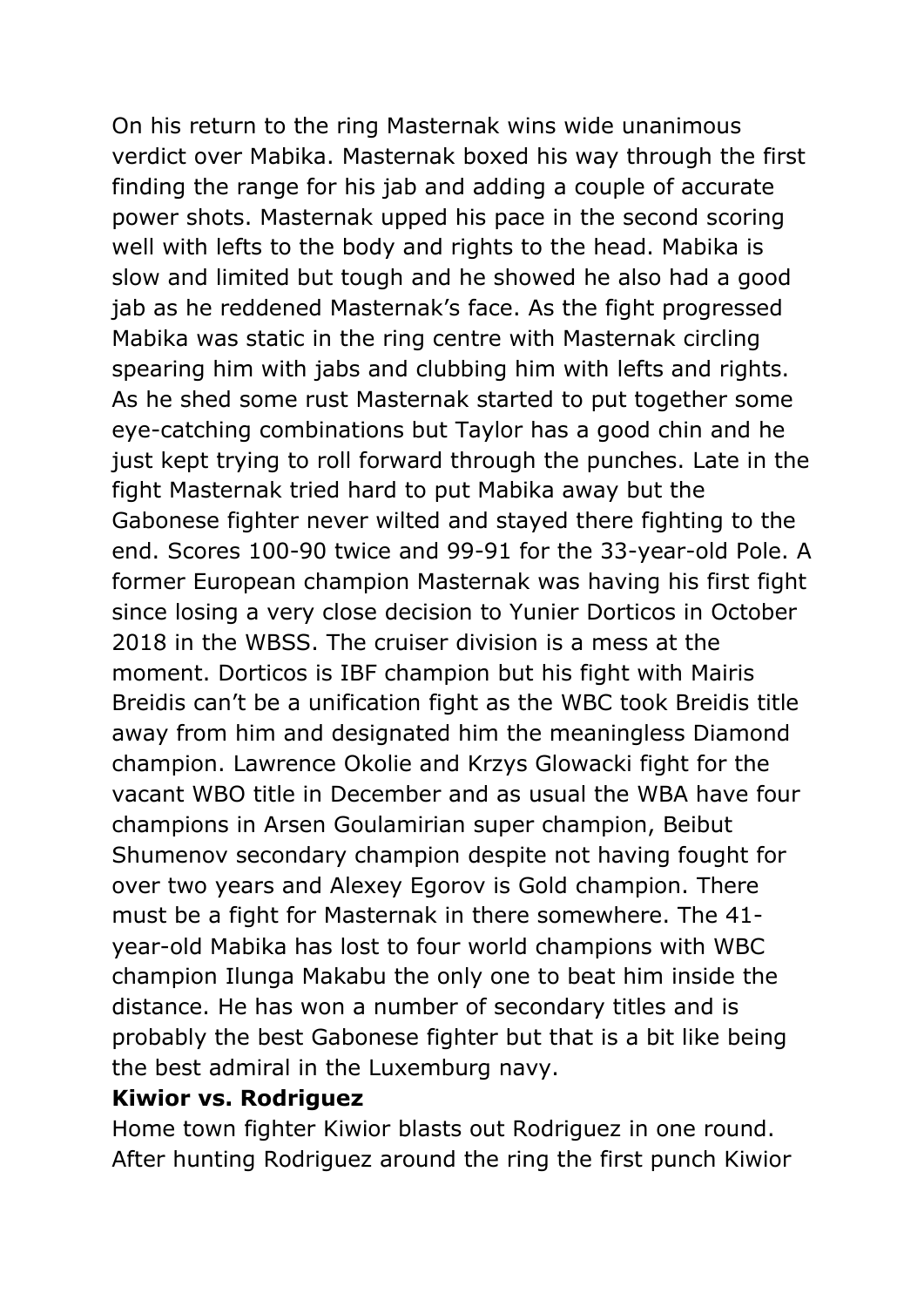threw was a straight right that dropped Rodriguez to his hands and knees. Kiwior looked to have landed another right when Rodriguez had a knee on the floor but got away with it. Rodriguez made it to his feet at eight and then moved and boxed until a right to the head sent him reeling to the canvas and again Kiwior threw a punch whilst Rodriguez had one knee on the floor but this time he missed. Again Rodriguez beat the count but was promptly knocked down again and the referee stopped the fight. A former top level amateur Kiwior has had a couple of bad set-backs being floored and outpointed by English journeyman Chris Jenkinson (10-61-3) and only drawing with four fight novice Wes Smith. He has won his last four fights and this is his first inside the distance victory. Fourth loss by KO/TKO for former Spanish title challenger Rodriguez.

## **Rozanski vs., Cetinkaya**

A farce badly disguised as a fight as Rozanski halts tubby Turk in two rounds. Cetinkaya was down twice in the first minute of the fight and was given another count when his gloves touched the floor as he tried to duck away from Rozanski's punches. A body punch caused his fourth knockdown and there was still another minute of the first round remaining. A left and right seconds before the bell saw him tumble to the canvas for the fifth time. Knockdowns No 6 and 7 came in the second round but really in both cases Cetinkaya went down to avoid a punch not because of one. A right to the head dropped Cetinkaya down for the eighth time and the referee just waived the fight over-about six counts too late. Polish champion Rozanski has won his last eleven fights by KO/TKO but he is 34 and limited and I can't see him progressing much beyond domestic level. Cetinkaya, 42, has fifteen losses by KO/TKO and was pathetic here.

## **Balski vs. Prusak**

Balski obliterates Prusak. This one had a frantic start with both throwing wild punches. A left hook from Balski dropped fellow-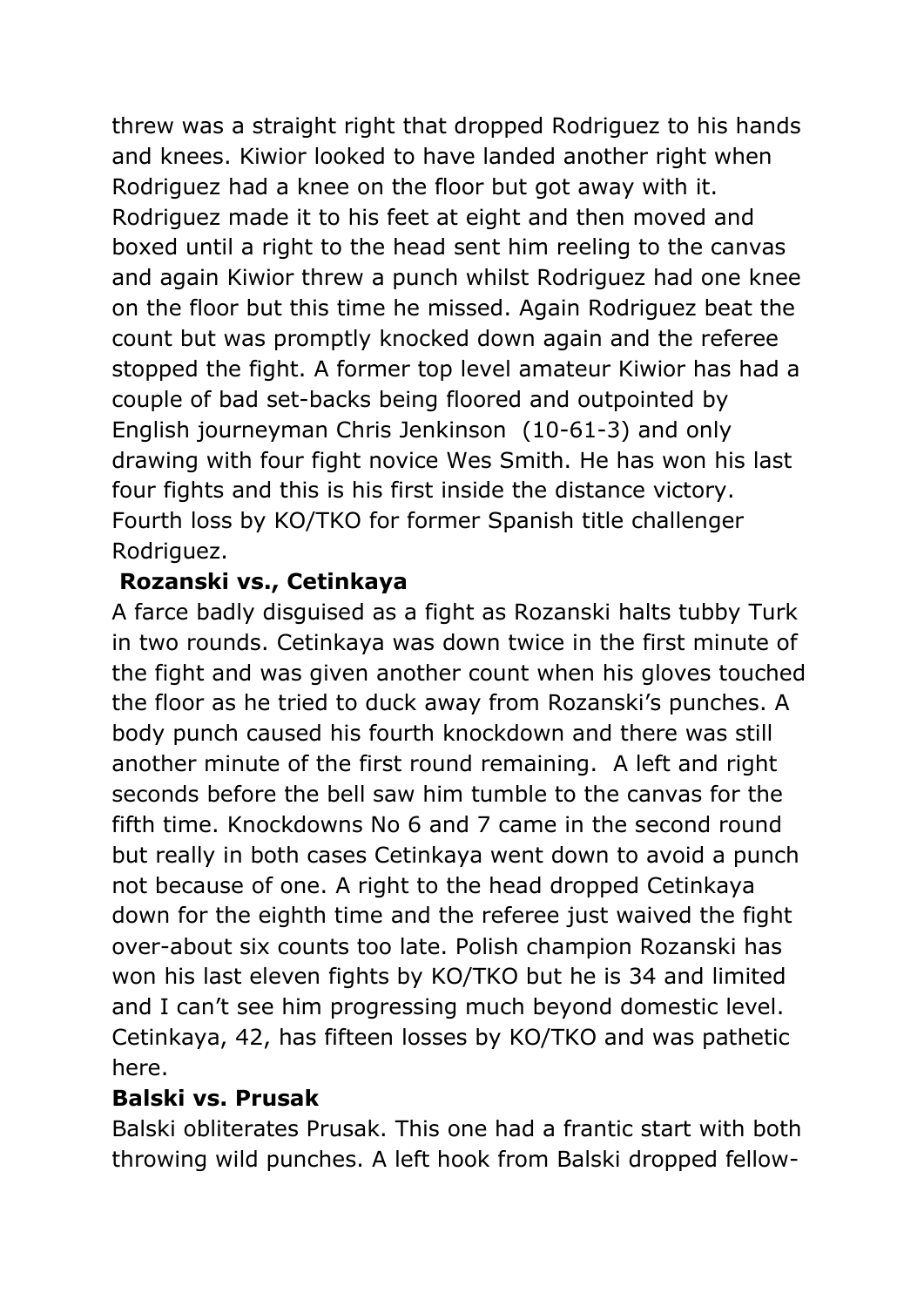Pole Prusak. He made it to his feet at the count of five then dropped to one knee before getting up at eight. A right cross had him stumbling and a right uppercut put him down. He arose but the referee would not let him continue. Over and done with in 84 seconds. Ninth quick win for Polish champion Balski. Prusak, 36, suffers his fourth stoppage defeat.

# **Tijuana, Mexico: Super Light: Kevin Torres (17-1-1) W PTS 8 Jose Cuevas (13-2-1). Bantam: Carlos Lopez (13- 0-2) W PTS 8 Breenan Rhyes Macias (7-1-2).**

## **Torres cs. Cuevas**

Torres keeps his winning sequence going as he outpoints Cuevas. "The Diamond Boy" from Washington State dropped Cuevas in the fifth but Cuevas rallied enough to last the distance. Now seven consecutive victories for Torres. Cuevas had won his three previous fights.

### **Lopez vs. Macias**

A bit of an upset as Lopez outpoints Mikey Garcia's fighter Macias. This one was wall-to-wall war. After four rounds Lopez had battled his way in front being on top 40-36 on two cards and level on the other. Macias fought hard over the last four rounds to claw his was back into the fight but could not overcome Lopez's early lead. Scores 78-74 twice and 77-75 for Lopez who stays unbeaten and collects the vacant WBC Youth title. Texan Macias had won his last four contests. Both fighters were moving up to eight rounds for the first time.

**Jefferson City, MO, USA: Cruiser: Jesse Bryan (19-3-**

**2,2ND) W KO 3 Gary Culp (10-10).** Bryan delights his home town fan with third round kayo of Culp. The 36-year-old Bryan returned to the ring in 2017 after being inactive for twelve years. He has won ten in a row but he never fought outside of Missouri and even the guys he has lost to would be classed as substandard. Culp is 2-7 out of his last 9 fights,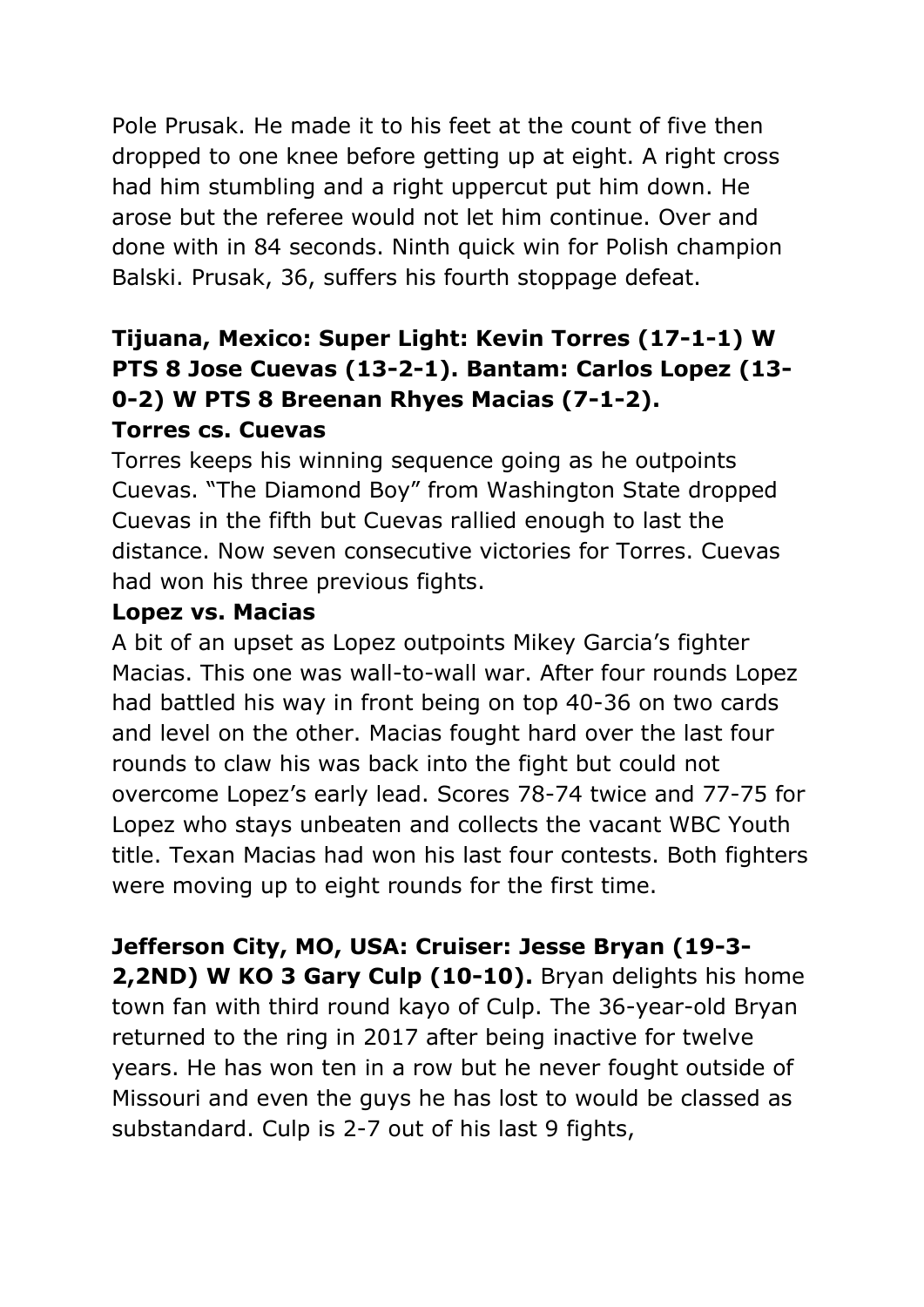## **20 September**

## **Sesto Florentino, Italy: Super Welter: Orlando Fiordigiglio (31-3) W Francesco Lezzi (12-15-2).**

Back in the ring since his second round kayo loss to Sam Eggington in September last year Fiordigiglio wins unanimous decision over former victim Lezzi. Fiordigiglio forced Lezzi to fight a defensive fight. He had Lezzi on the edge of defeat with a right in the fourth and had him under heavy fire in the fifth but as when they met in 2018 Lezzi refused to buckle and lasted the distance. At 36 the former Italian, European Union and WBC International champion will be look to regain some injured pride suffered in the loss to Eggington. Former Italian champion Lezzi has only lost once by KO/TKO.

## **Dnipro, Ukraine: Heavy: Andriy Rudenko (33-5) W PTS 10 Kostiantyn Dovbyshchenko (7-8-1). Heavy: Viktor Vykhryst (3-0) W TKO 3 Gabriel Enguema (10-10). Heavy: Ali Eren Demirezen (13-1) W PTS 6 Kamil Sokolowski (9-19-2). Super Light: Volkan Gokcek (3-0) W TKO 6 Ruslan Belinskiy (7-1-1).**

### **Rudenko vs. Dovbyshchenko**

Routine win as Rudenko takes unanimous decision fellow Ukrainian Dovbyshchenko. Rudenko needed an easy night after losses to Agit Kabayel for the European title and to Zhilei Zhang. All of Dovbyshchenko 's losses have been on points so he gave Rudenko some useful work.

## **Vykhryst vs. Enguema**

Already being hailed as the new Klitschko Vykhryst scored a devastating kayo of Spaniard Enguema. The finishing punch was a booming right that left Enguema flat on the canvas out cold. The 28-year-old 6'5" German-based Vykhryst has won his three fights by KO/TKO. He was a gold medal winner at the European Championships in 2017 and 2019 and had qualified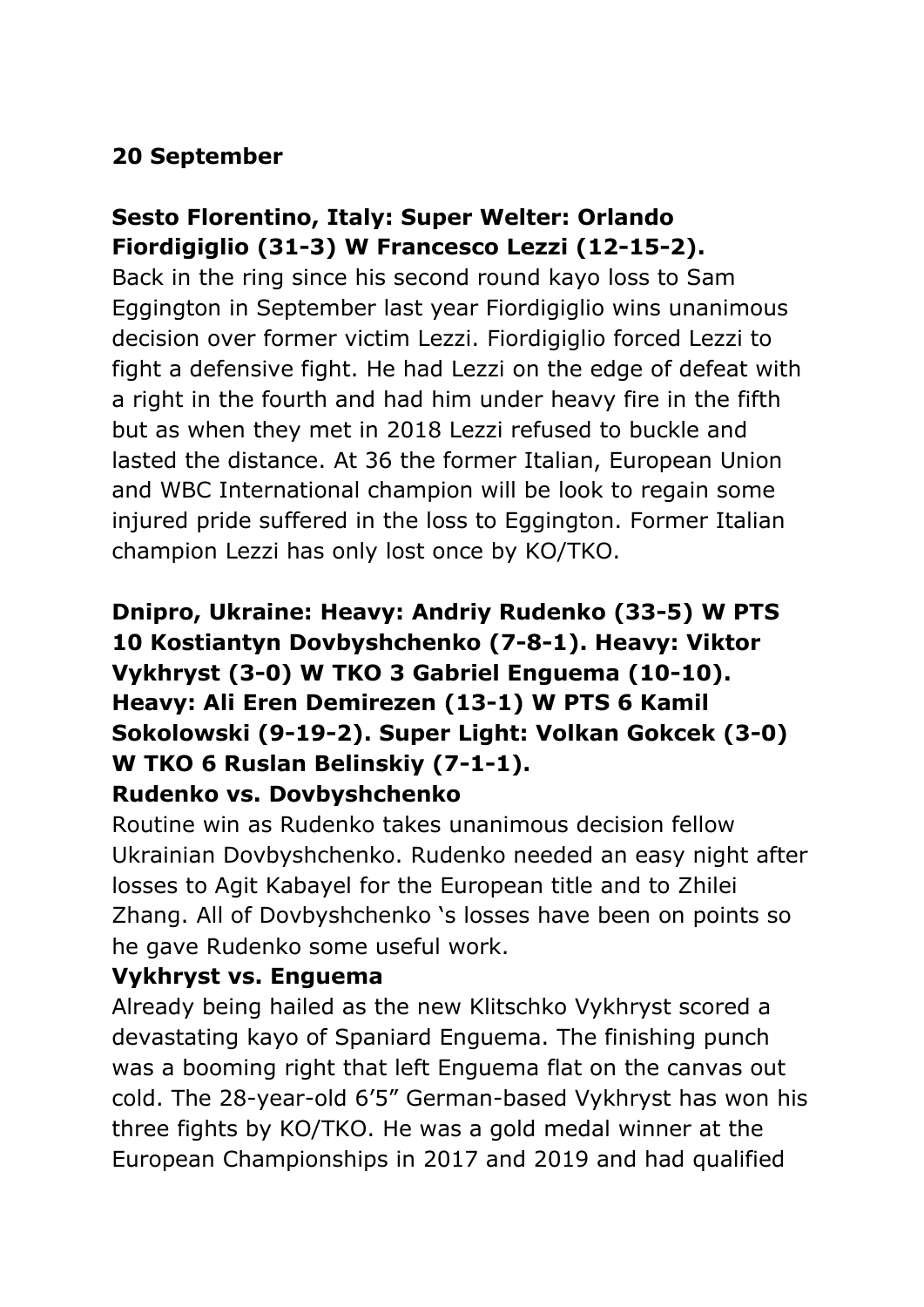for Tokyo but decided to turn pro instead. Enguema suffers his fourth inside the distance defeat and has won only 2 of his last 9 fights.

## **Demirezen vs. Sokolowski#**

Like Rudenko Demirezen needed ring time and a win and he managed both by outpointing British-based Pole Sokolowski over six rounds. First fight since January for Demirezen and second victory since losing to Efe Ajagba in Las Vegas in July last year. Only one win in his last five contests for Sokolowski **Gokcek** vs. Belinskiy

Former leading Turkish amateur Gokcek brutalised Ukrainian Belinskiy flooring him four times before stopping him in the sixth. Gokcek had Belinskiy on the floor in both the second and third rounds and the fight was stopped after he registered two more knockdowns in the sixth. Gokcek, 24, was Turkish national champion and a bronze medal winner at the European Under-22 Championships. Belinskiy's 7 victims had been low level with only 11 wins between them

**Fight of the week** (Significance): Erickson Lubin's win over Terrell Gausha put him at the front of the queue for a shot at the WBC title. Honourable mention to Jose Pedraza who also boosted his hopes of a title fight next year with his win over Javier Molina

**Fight of the week** (Entertainment): Tugstsogt Nayambayar's fight with Cobia Breedy had an explosive start and then was close the rest of the way.

**Fighter of the week**: I am going for Cobia Breedy for climbing off the floor twice to give Nyambayar all the trouble he could handle

**Punch of the week**: The right uppercut from Jaron Ennis that floored Juan Abreu was perfection but Abreu did get up. For that reason I go for the booming right from Viktor Vykhryst that knocked poor Gabriel Enguema out cold.